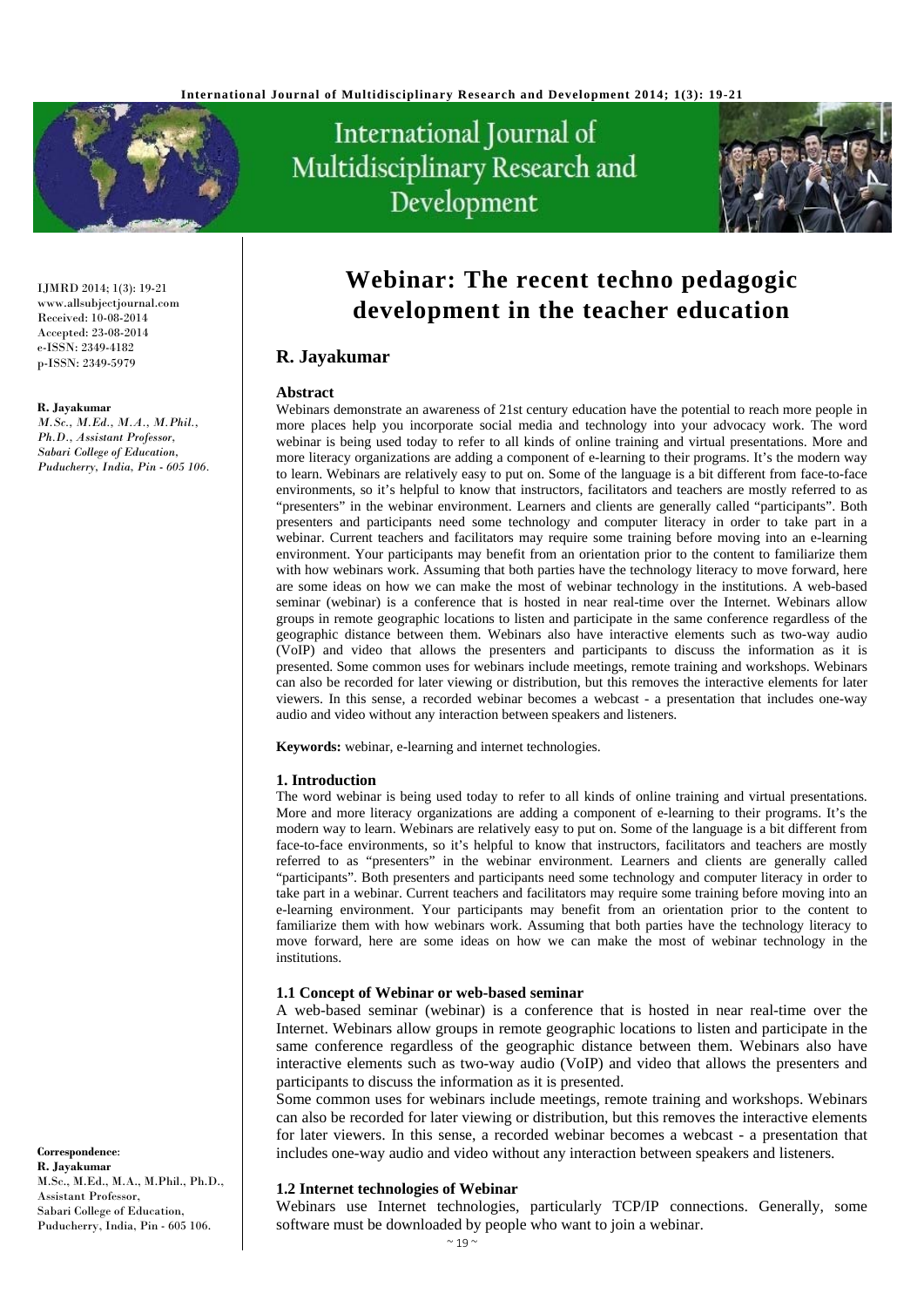International Journal of Multidisciplinary Research and Development

Before a webinar, participants are usually provided with a means of interfacing via email, common calendars or other collaboration mechanisms in preparation for the event. Some webinars also provide for anonymous participation, while others identify the current speaker by a user ID or code name. Both methods protect the identity of the audience participant.

## **1.3 Webinars may include extra features, such as:**

- Screen sharing, where anything on the presenter's computer display is also displayed on all audience computer displays
- Shared control, where the participants can control the presenter's display screen
- Polling survey capability, which allows presenters to query the audience with multiple choice questions
- Vendors that host webinar services may charge by the minute, by a flat monthly fee, or by the number of audience participants. Significant vendors of Web-based seminars include BigBlueButton, Fuze Meeting, Microsoft Office Live Meeting, Openmeetings, Skype and WebTrain, among many others.
- Web-based seminars may be provided as hosting service, as web-based software or as an appliance, which requires hardware and may also be called in-house or on-premise Web conferencing.

## **1.4 Webinar Tools Used**

There are a variety of different tools that can be used to host a webinar. The webinar host must have an Internet connection, telephone, and webinar software. Participants in a webinar will log on to a predetermined website and log into the webinar session. They may need to call in to the webinar by telephone as well, in order to hear the presenter. The webinar will then take place online with the presenter demonstrating his points on the web page, while the participants listen and watch. Some webinar programs will also allow the attendees to "raise their hands" by clicking a button that will notify the instructor, or they may be able to type their questions into a chat box. Some presenters also hold a verbal question-and-answer session via the conference call during or after the webinar.

# **1.5 Experience**

While a webinar can clearly communicate many technical subjects, this form of communication may come up short when it comes to other matters. A collaboration on the best marketing technique for a new product may lose much of its enthusiasm when the participants cannot all sample the product. A chemistry experiment can be clearly explained in a webinar, but it cannot be performed hands-on by the participants. Pictures and graphics cannot always convey the same information that can be gained from tactile exploration of a subject. Webinars severely limit the ability to practice and refine new skills together or to reinforce the subject with hands-on experience.

#### Location

Though webinars can bring people together from across the globe, the participants in a webinar are often distracted by other activity in the office or home where they are located. The participants' end of the phone line is often muted so that the background noises from several locations don't disturb the class. The need for this practice, however, clearly demonstrates how common it is for a webinar participant to have to set down their phone and deal with a fellow colleague who has come to their desk with a question. In addition to face-to-face distractions, webinar participants are often writing

and responding to emails as they receive them, with the webinar taking place in the background of their desktop.

# **1.6 Webinars in Education**

The use of webinars and live online sessions for teaching and learning process helps better than any other techno pedagogy. Web-based seminars, or 'webinars' as they are often called are lectures, seminars or meetings conducted online in real-time and recorded for distribution and re-use. A webinar is used to facilitate a gathering of participants in an online meeting room environment. Their use within education is growing due to a number of factors: increasing course sizes, limited teaching spaces and more distance learning provision. Learners are familiar with digital technologies in their everyday lives and are using them to support their studies. In recognition of this, institutions are engaging with digital tools to provide an essential part of learner support. The types of activity that are unique to digital, combined with specific webinar features make this technology a good fit for educational purposes.

# **1.7 Teaching and Learning**

The online nature of webinars and their typical functionality offers a number of opportunities:

- Enhancement of limited teaching time by providing to a wider and more dispersed audience
- A flexible feature set that incorporates mixed media such as images, video, web and audio for use in presentation, discussion or support
- Supports remote teaching sessions
- Improves access to support for staff, students or your learning community via face-to-face settings (e.g. 'drop-in' or scheduled appointments)
- Facilitates individual or group activity.
- Communication with many participants at once potentially constrained by network availability and bandwidth, but not limited by physical spaces
- Provide briefings where meeting face-to-face is costly in terms of time and travel
- Conferences and events: e.g. the annual JISC Conference a week of live online sessions and discussion
- Interviewing: for employment or as part of a research project
- Meetings

# **1.8 Common features**

Webinar applications vary in the features they offer, but most facilitate:

- Recording either the entire session including all interactions or just the audio/video, for later distribution and re-use
- Walkthrough tools such as screen-sharing or application sharing allowing the presenter to show-and-tell using any application they view to be shared with participants (this feature may be particularly useful for providing feedback on a task)
- Communication tools e.g. text-chat, audio, voting tools and drawing tools enabling the group to ask questions, get immediate feedback, share comments or send private messages to individual participants
- Video allowing the presenter(s) to be seen via a webcam for live delivery/broadcast
- Pre-recorded video to be shown
- Audio and multiple presenters can take turns using audio and open the audio to participants who wish to contribute.